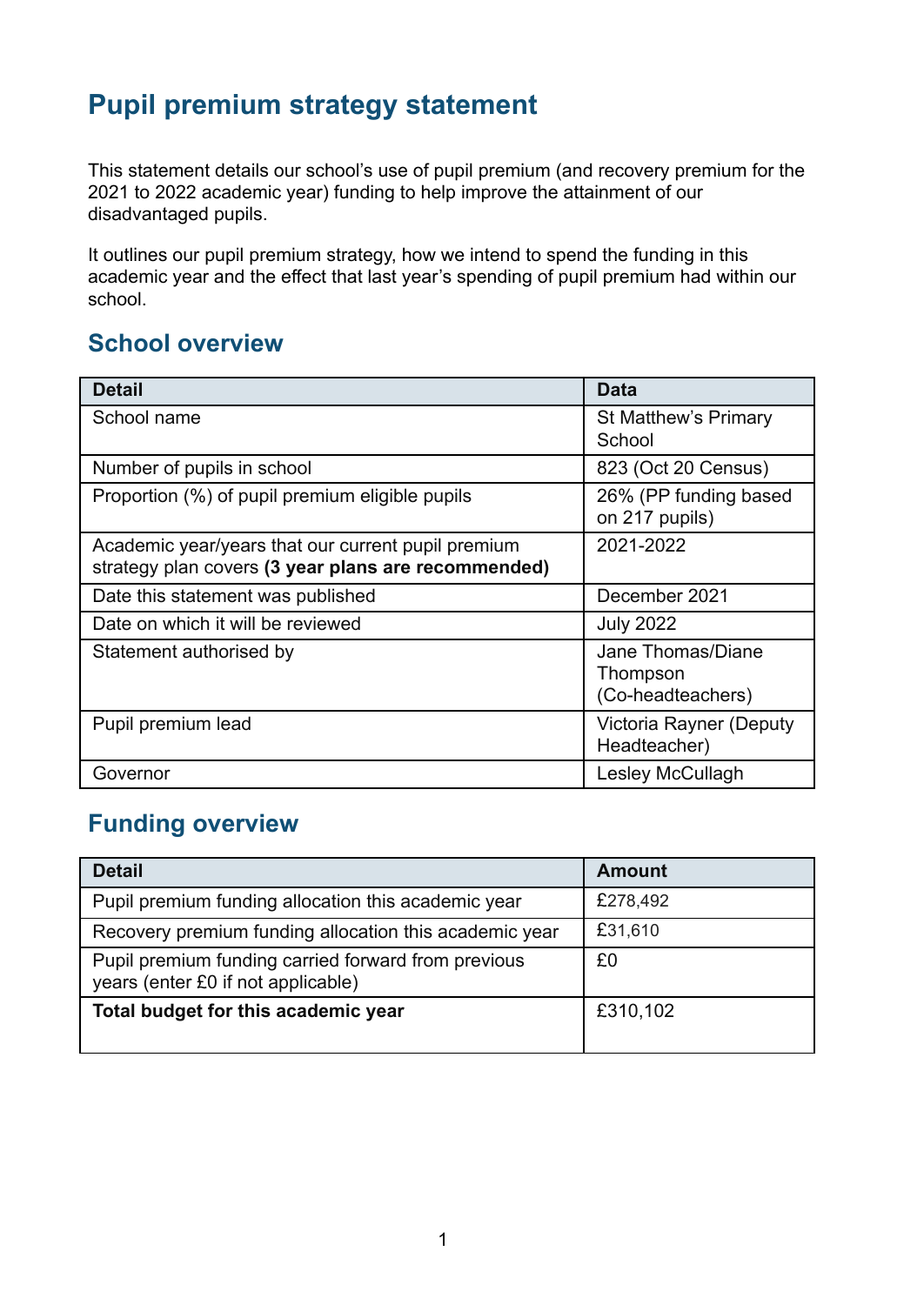# **Part A: Pupil premium strategy plan**

## **Statement of intent**

Disadvantaged children are held at the forefront of the ethos of St Matthew's Primary School. Disadvantaged pupils at St Matthew's Primary School include those in receipt of Pupil Premium, those in receipt of benefits-related Free School Meals plus children not eligible but identified as potentially vulnerable. Such circumstances may apply to families with no recourse to public funds, asylum seeking families, families with a sudden temporary change in circumstances; for example fleeing domestic abuse or experiencing eviction or rehousing. It is our intention to ensure that any such child is provided with enhanced opportunities to thrive academically, personally, socially, emotionally and physically. Children will receive support for academic attainment, pastoral needs and opportunities to experience the wider world around them.

We believe that without exception every child who attends St Matthew's Primary School should receive an excellent education and be in receipt of teaching that is routinely engaging, purposeful and allows all learners to progress well. We recognise that to achieve this we must be committed to the development of our staff at all levels, ensuring the staff team as a whole are supported to develop as exceptional practitioners. Through our commitment to Continued Professional Development we will ensure that all teachers routinely deliver First Quality Teaching.

When creating our strategy we consider the latest available guidance and research, (including the Education Endowment Foundation), in addition to engaging in professional continuing professional development and professional reading. This supports our identification of strategies. We are mindful of the local context of High Town in Luton and the deprivation challenges potentially facing some of our community. We work closely with our families, stakeholders and local charities to ensure we 'poverty proof' our school experience wherever possible.

The key principles of our strategy:

- Ensuring that spending is directly linked to gaps in progress and attainment
- Making use of our own termly data to target appropriate interventions
- Ensuring that children receive good or better teaching on a day to day basis
- Reviewing existing interventions and considering the implementation of new interventions
- Making sure that children are supported holistically to ensure all basic needs are met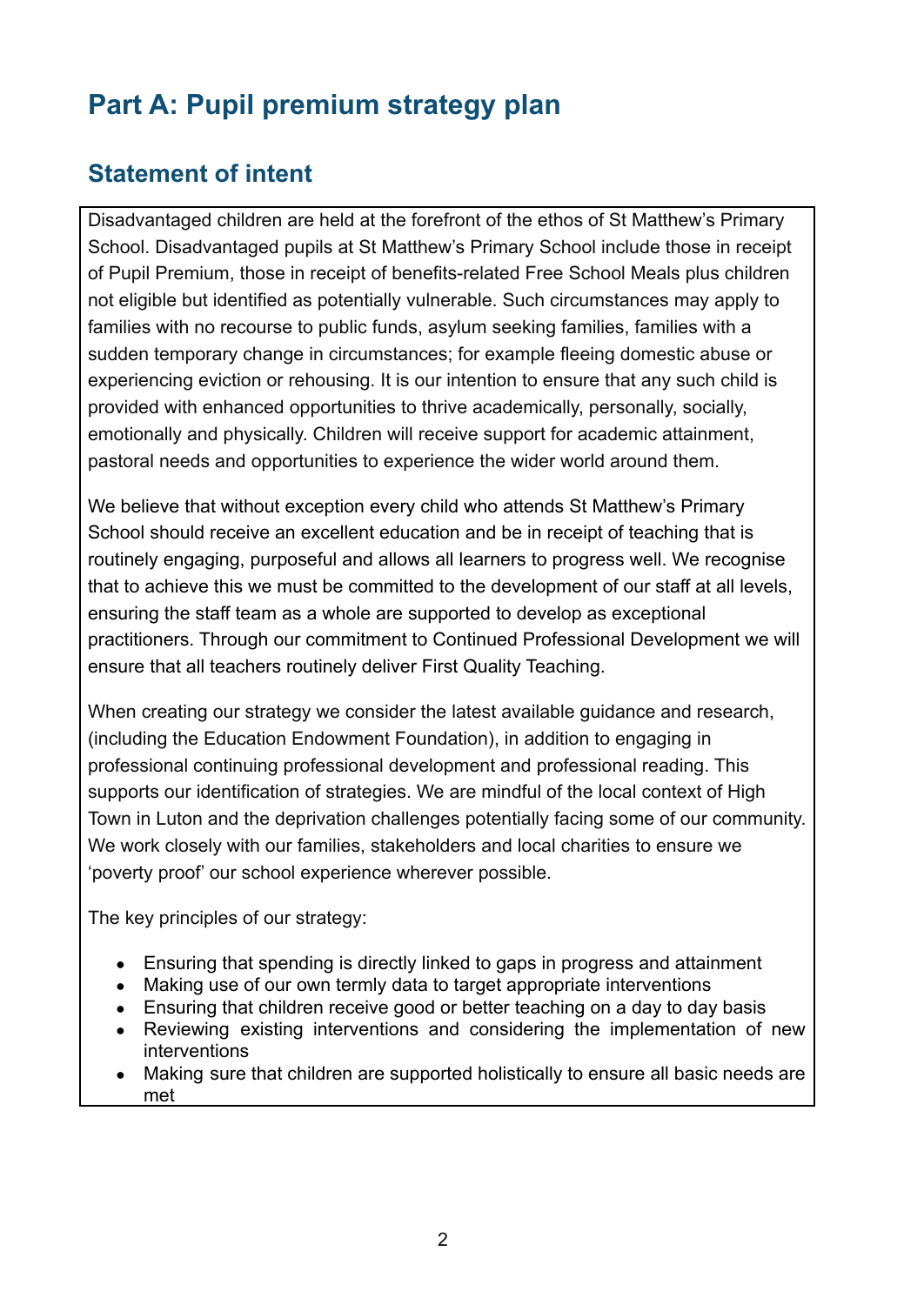## **Challenges**

This details the key challenges to achievement that we have identified among our disadvantaged pupils.

| <b>Challenge</b><br>number | <b>Detail of challenge</b>                                                                                                                                                                                                                                                                                                                                                                                                                |
|----------------------------|-------------------------------------------------------------------------------------------------------------------------------------------------------------------------------------------------------------------------------------------------------------------------------------------------------------------------------------------------------------------------------------------------------------------------------------------|
| 1                          | Reading – Attainment and progress at the end of each key stage<br>(2019 KS2 PP stronger than non-PP)                                                                                                                                                                                                                                                                                                                                      |
| $\overline{2}$             | Phonics -                                                                                                                                                                                                                                                                                                                                                                                                                                 |
|                            | Phonics acquisition of children in Y3 who did not pass the phonics<br>screen check at the end of Y2 (2020-2021)                                                                                                                                                                                                                                                                                                                           |
|                            | (Y2 Summer 2021 PP 65%, non PP 76%, FSM 63%, non FSM 78%)                                                                                                                                                                                                                                                                                                                                                                                 |
|                            | • PP/FSM Attainment in the phonics screen check by Y2 Autumn<br>2021 then Summer 2022 for current Y2 children                                                                                                                                                                                                                                                                                                                             |
|                            | (Y2 Autumn 2021 PP 79%, non PP 76%, FSM 76%, non FSM 81%)                                                                                                                                                                                                                                                                                                                                                                                 |
|                            | • PP/FSM Attainment in the phonics screen check by Y1 Summer<br>2022 for current Y1 children to be at least 82% (2019 national for<br>all pupils)                                                                                                                                                                                                                                                                                         |
| 3                          | Writing – Attainment and progress at the end of each key stage<br>(2019 KS2 PP stronger than non-PP)                                                                                                                                                                                                                                                                                                                                      |
| $\overline{4}$             | Maths – Attainment and progress at the end of each key stage<br>(2019 KS2 PP stronger than non-PP)                                                                                                                                                                                                                                                                                                                                        |
| 5                          | Assessments, observations, and discussions with pupils indicate<br>underdeveloped oral language skills and vocabulary gaps among many<br>disadvantaged pupils. These are evident from FS through to KS2 and in<br>general, are more prevalent among our disadvantaged pupils than their<br>beers.                                                                                                                                         |
| 6                          | Observations and summative data (attendance at Parents' Evenings)<br>indicate that parental engagement with the school is lower amongst<br>some disadvantaged pupils. This is evident in Early Years, KS1 and KS2<br>leg reading at home                                                                                                                                                                                                  |
| $\overline{7}$             | Opportunities to experience the world beyond the locality are limited for<br>many pupils eligible for PP/FSM. This impacts on aspirations, English<br>skills and awareness of opportunities available in later life                                                                                                                                                                                                                       |
| 8                          | At Dec'21 attendance rates for pupils in receipt of PP/eligible for FSM<br>(93.35%) are slightly lower than for non-Pupil Premium/non FSM pupils<br>(94.39%) A significant challenge is getting individuals or sibling groups<br>of vulnerable pupils to school everyday by removing barriers on a case<br>by case basis. Poor school attendance tendencies have been amplified<br>against the Covid backdrop in some vulnerable families |
| 9                          | The school location deprivation indicator is in quintile 4 (more deprived)<br>of all schools (source - IDSR Nov 2021)                                                                                                                                                                                                                                                                                                                     |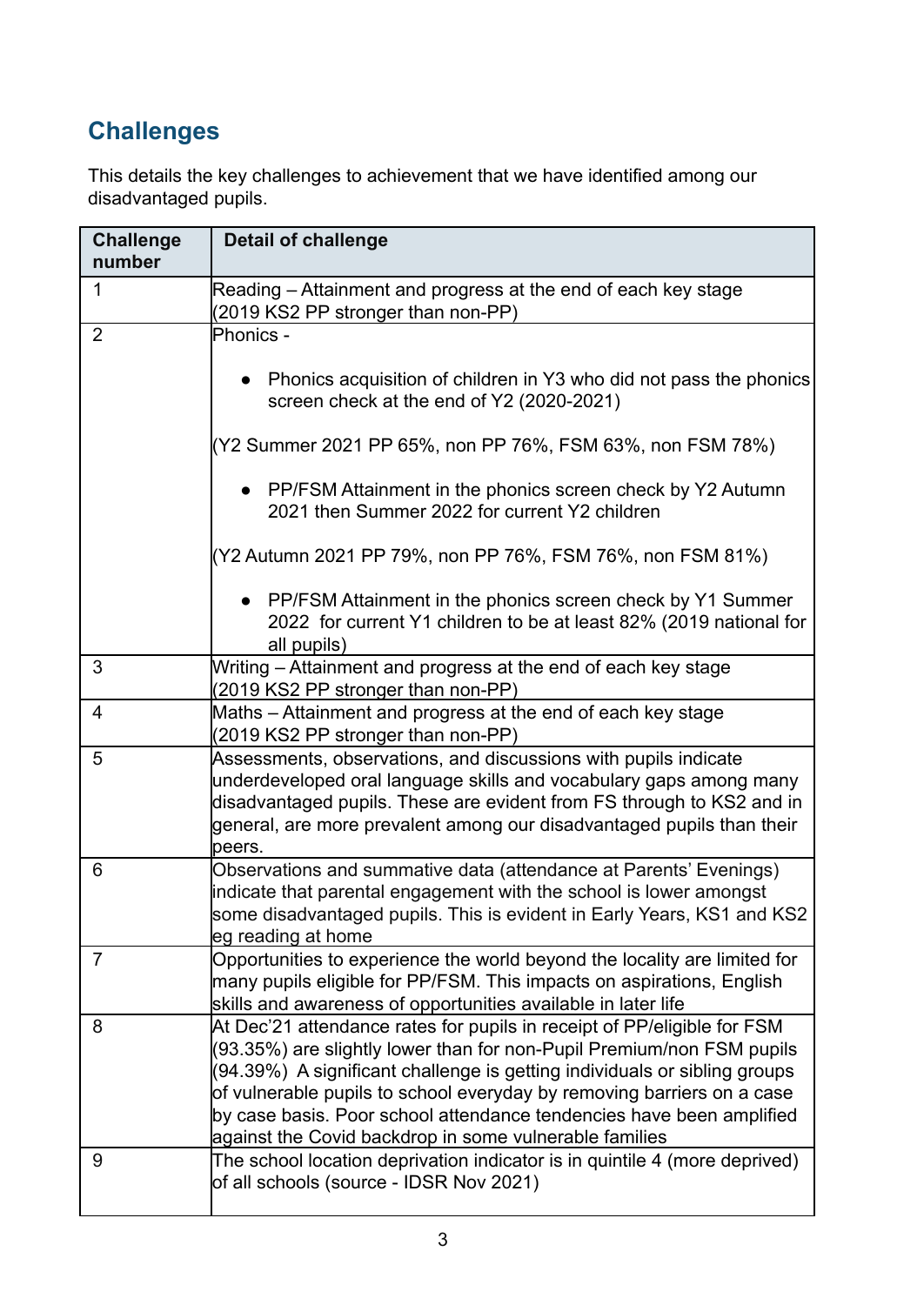| The pupil base is in quintile 4 (more deprived) of all schools in terms of<br>deprivation (source - IDSR Nov 2021)                                                                                                                                                                                                                                                                                                                                                                                           |
|--------------------------------------------------------------------------------------------------------------------------------------------------------------------------------------------------------------------------------------------------------------------------------------------------------------------------------------------------------------------------------------------------------------------------------------------------------------------------------------------------------------|
| Many families in receipt of FSM/PP face challenges such as health,<br>asylum/immigration/Home Office status, food and fuel poverty, housing<br>issues including evictions and homelessness, antisocial behaviour,<br>mental health, subject to Child Protection/Child in Need plans, families<br>under police protection and bereavement.<br>Many families have No Recourse to Public Funds, therefore are not<br>eligible for FSM or PP. PP funding is also used to support these pupils<br>where necessary |

#### **Intended outcomes**

This explains the outcomes we are aiming for **by the end of our current strategy plan**, and how we will measure whether they have been achieved.

| <b>Intended outcome</b>                                                                  | <b>Success criteria</b>                                                                                                                                                            |  |
|------------------------------------------------------------------------------------------|------------------------------------------------------------------------------------------------------------------------------------------------------------------------------------|--|
| 1. Improve reading outcomes for<br>disadvantaged pupils.                                 | All disadvantaged pupils at the end of KS1<br>2021/22 are at the expected standard or the<br>in-school % is the same as for all children<br>nationally                             |  |
|                                                                                          | KS2 reading outcomes in 2021/22 show that<br>the % of disadvantaged pupils who met the<br>expected standard is in line with all pupils<br>nationally and that progress is positive |  |
|                                                                                          | The number of disadvantaged children<br>attaining Greater Depth at the end of KS1<br>and KS2 is broadly in line with all pupils<br>nationally                                      |  |
|                                                                                          | All PP children have access to an in-school<br>library and/or public library                                                                                                       |  |
|                                                                                          | Book ownership for identified disadvantaged<br>children is increased                                                                                                               |  |
|                                                                                          | Access to online books for identified<br>disadvantaged children is facilitated                                                                                                     |  |
|                                                                                          | Disadvantaged (and all) children have<br>greater opportunity in school time to read for<br>enjoyment                                                                               |  |
| 2. Accelerate and embed the acquisition of<br>phonics for disadvantaged (and all) pupils | All Year 1 disadvantaged pupils pass the<br>phonic screening check by July'21 or<br>in-school % is at least at national for all<br>children                                        |  |
|                                                                                          | All Year 2 disadvantaged pupils pass the<br>phonic screening check by July'21 or<br>in-school % is at least at national for all<br>children                                        |  |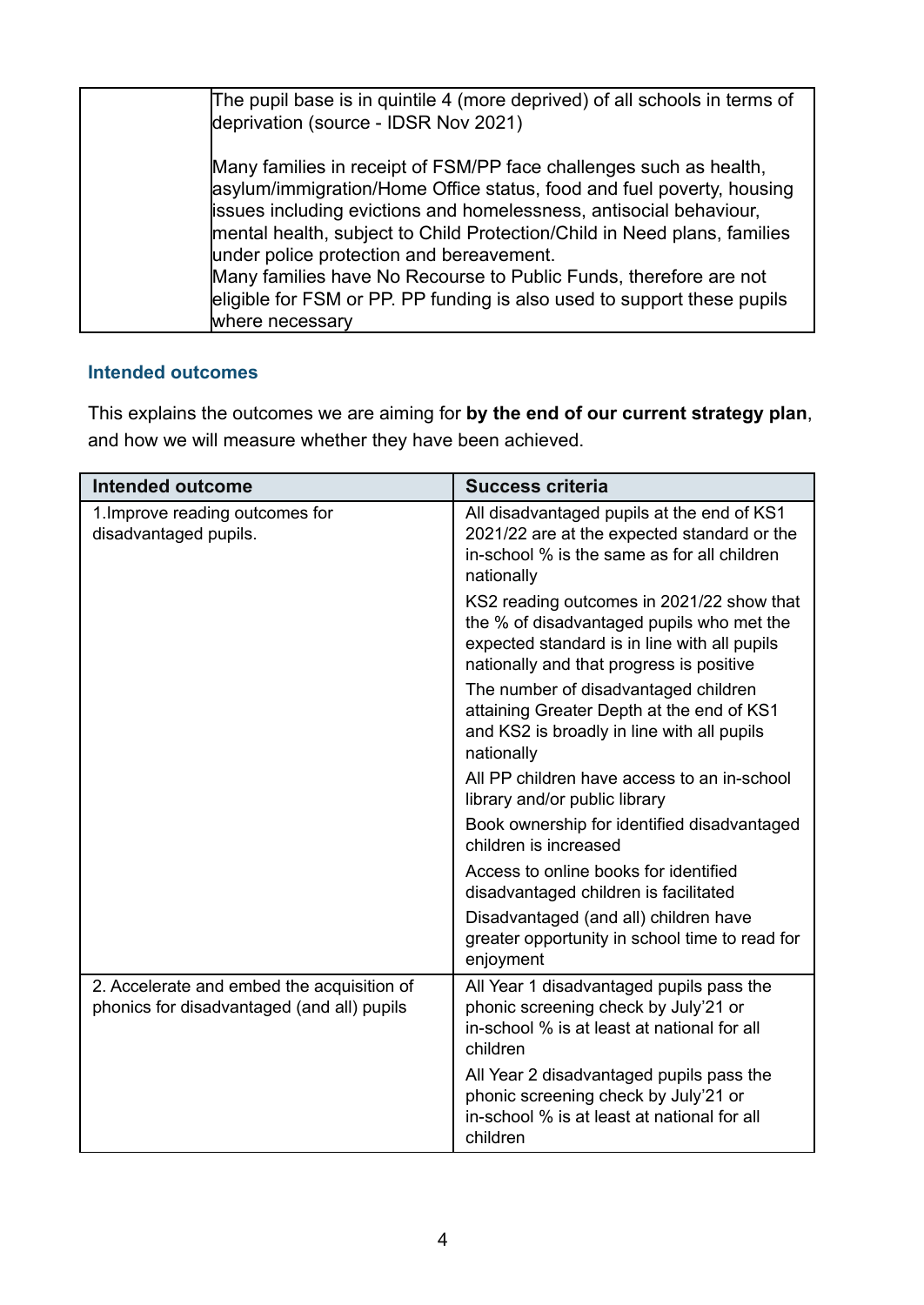|                                                                                                                             | All Year 3 disadvantaged pupils pass the<br>phonic screening check by July'21 or earlier<br>where possible                                                                                                                                |
|-----------------------------------------------------------------------------------------------------------------------------|-------------------------------------------------------------------------------------------------------------------------------------------------------------------------------------------------------------------------------------------|
| 3. Improve Writing attainment for<br>disadvantaged (and all) pupils                                                         | Writing attainment of disadvantaged pupils<br>at the end of every school year is broadly in<br>line with all pupils in-school attainment ie no<br>attainment gaps have opened up between<br>disadvantaged and non-disadvantaged<br>pupils |
|                                                                                                                             | Writing attainment of disadvantaged pupils<br>at the end of FS, KS1 and KS2 is broadly in<br>line with all pupils nationally or rapidly<br>progressing toward                                                                             |
| 4. Improve Maths attainment for<br>disadvantaged (and all) pupils                                                           | Maths attainment of disadvantaged pupils at<br>the end of every school year is broadly in<br>line with all pupils in-school attainment ie no<br>attainment gaps have opened up between<br>disadvantaged and non-disadvantaged<br>pupils   |
|                                                                                                                             | Maths attainment of disadvantaged pupils at<br>the end of FS, KS1 and KS2 is broadly in<br>line with all pupils nationally or rapidly<br>progressing toward                                                                               |
|                                                                                                                             | Maths number fluency of disadvantaged<br>pupils in all year groups is progressing<br>rapidly                                                                                                                                              |
|                                                                                                                             | Identified disadvantaged pupils all have<br>access to TT rockstars and other online<br>support through school device/data<br>allowance (with particular focus on Year 3<br>and $4)$                                                       |
|                                                                                                                             | Maths booster groups for identified<br>disadvantaged pupils in every year group<br>are established, well attended and support<br>rapid progress                                                                                           |
| 5. Improved oral language skills and<br>vocabulary among disadvantaged pupils.<br>Improvements in spoken language will feed | Assessments and observations indicate<br>significantly improved oral language among<br>disadvantaged pupils. This is evident when<br>triangulated with other sources of evidence,                                                         |
| into children's ability to write and express                                                                                | including engagement in lessons, book<br>scrutiny and ongoing formative assessment.                                                                                                                                                       |
| themselves coherently                                                                                                       | Rapid language acquisition is supported by<br>effective CPD for all class based staff re<br>teaching disadvantaged pupils new to<br>English                                                                                               |
|                                                                                                                             | Rapid language acquisition is supported by<br>effective CPD for all class based staff re<br>teaching disadvantaged pupils with below<br>age related expectations of English<br>vocabulary                                                 |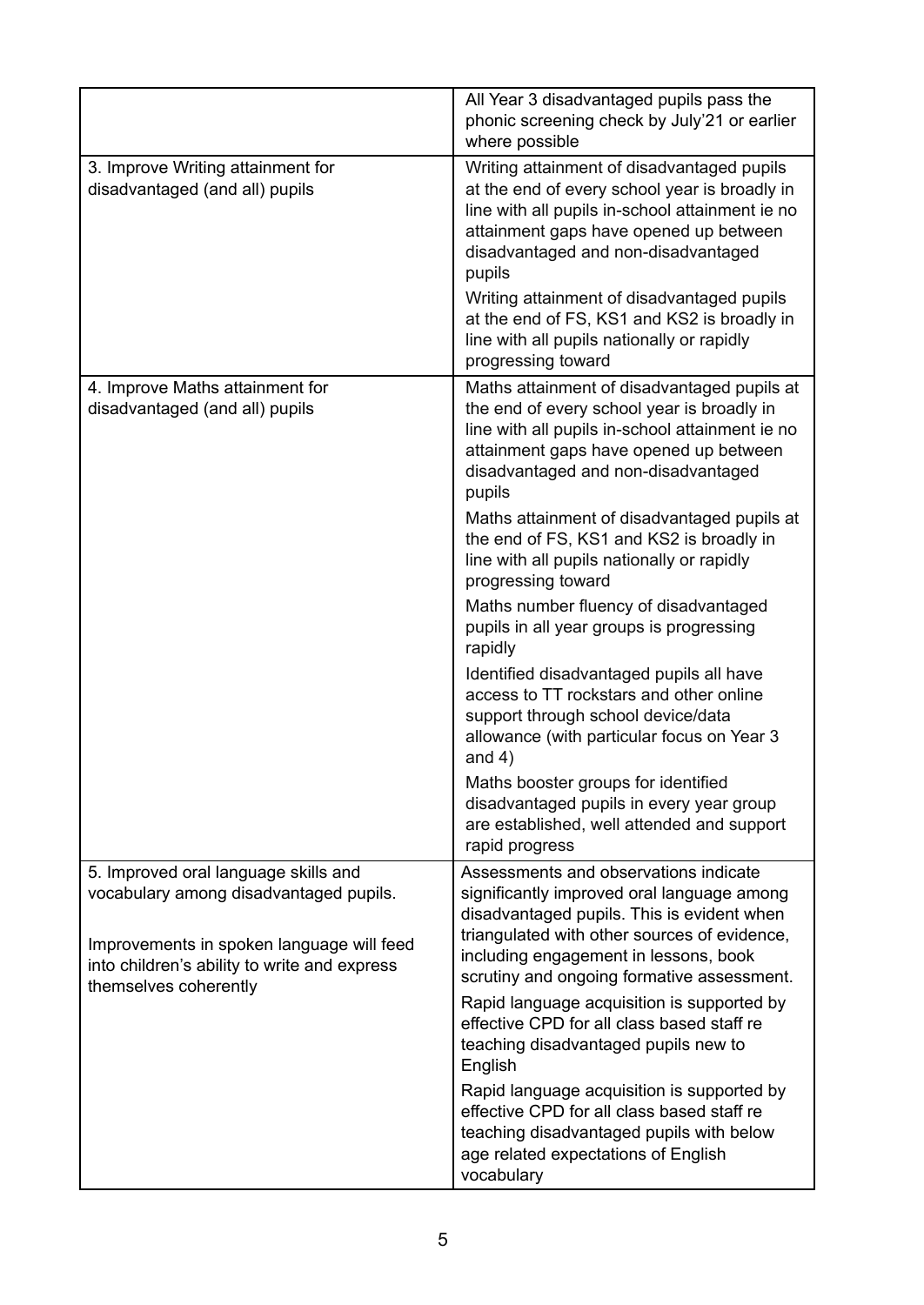|                                                                                                      | Vocabulary booster groups for identified<br>disadvantaged pupils in every year group are<br>established, well attended and support rapid<br>curriculum language acquisition<br>Family language learning sessions are<br>established and well attended for identified<br>disadvantaged pupils and their families<br>Writing attainment of disadvantaged pupils at<br>the end of FS, KS1 and KS2 is broadly in<br>line with all pupils nationally or rapidly<br>progressing toward<br>KS2 writing outcomes in 2024/25 show that<br>the % of disadvantaged pupils who met the<br>expected standard is in line with all peers<br>nationally |
|------------------------------------------------------------------------------------------------------|-----------------------------------------------------------------------------------------------------------------------------------------------------------------------------------------------------------------------------------------------------------------------------------------------------------------------------------------------------------------------------------------------------------------------------------------------------------------------------------------------------------------------------------------------------------------------------------------------------------------------------------------|
| 6. Raise the level of parental engagement for<br>supporting/rehearsing learning                      | Parental Engagement accreditation<br>programme is completed and informs<br>school's on-going practice and strategies,<br>harnessing and actioning parent voice<br>Parental engagement for practising learning<br>at home is increased                                                                                                                                                                                                                                                                                                                                                                                                   |
| 7. Building Social and Cultural capital,<br>curriculum enrichment                                    | A school wide disadvantaged pupil<br>'experience' calendar is in place and<br>delivered termly<br>A documentary/film club is established and<br>well attended, to broaden disadvantaged<br>(and all) pupils horizons beyond their<br>immediate life setting<br>Disadvantaged uptake/attendance at offered<br>events/experiences is monitored and<br>evaluated to identify and address any<br>barriers to participation<br>Programme of disadvantage pupil<br>conferencing established across the school<br>to harness pupil voice and use insight to<br>develop strategies to address barriers and<br>challenge assumptions             |
| 8. Attendance of disadvantaged pupil group to<br>be at 97%, as for ALL pupils                        | Attendance of PPM/FSM/Vulnerable pupils<br>to be monitored and actioned routinely as<br>part of school's reviewed Attendance Policy<br>(Dec'21)                                                                                                                                                                                                                                                                                                                                                                                                                                                                                         |
| 9. Negate elements of social deprivation,<br>within our gift, for identified disadvantaged<br>pupils | A formal re-scoping/shaping of Family<br>Worker role undertaken given escalating<br>deprivation<br>Partnership working formally strategised<br>between Family Worker and Language<br>Team to address language needs, as a<br>driver to help lift pupils/families out of social<br>deprivation                                                                                                                                                                                                                                                                                                                                           |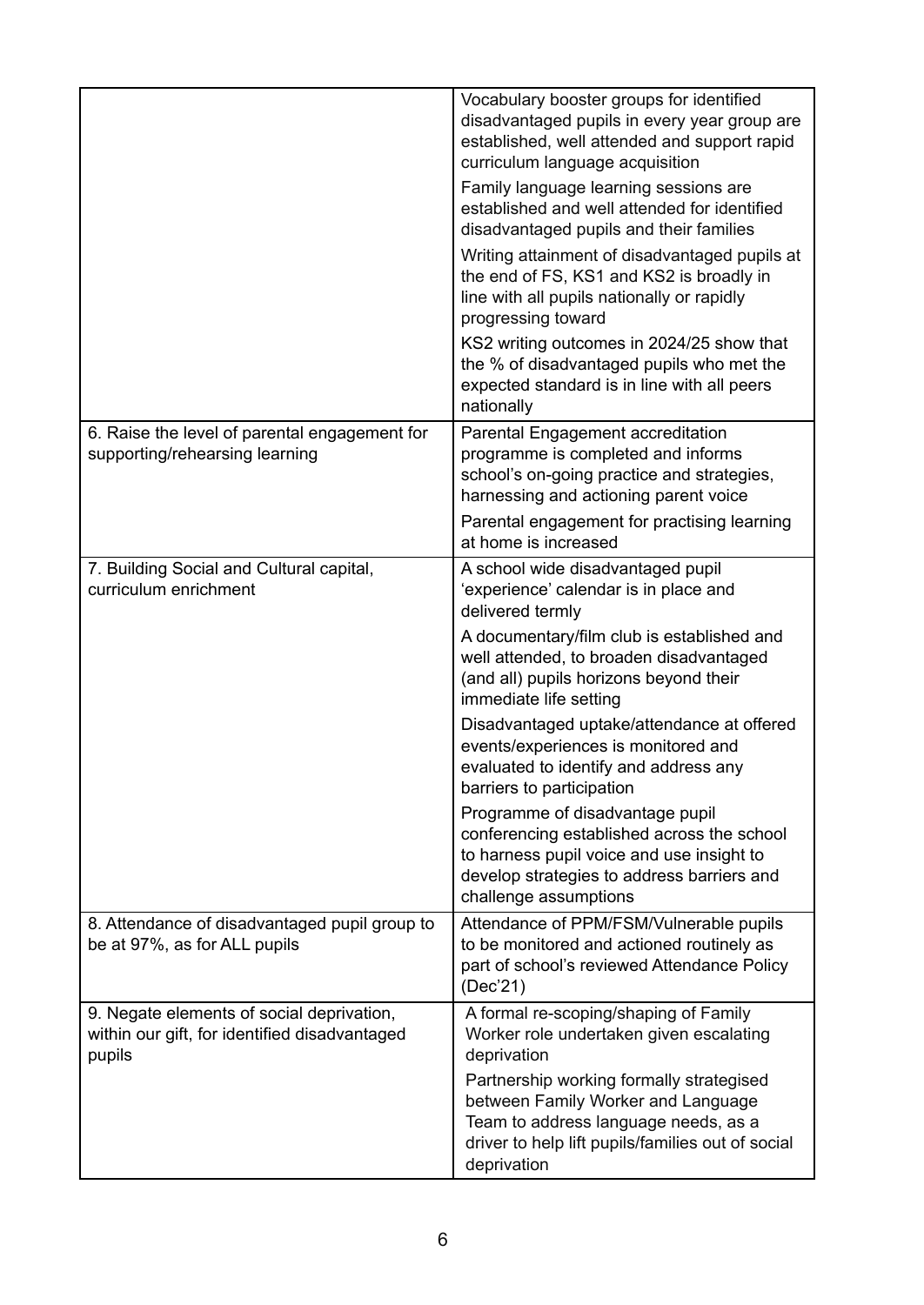| A community space is created within school<br>to bring families together with a common<br>goal of developing their spoken English<br>skills, friendships and community support for<br>each other |
|--------------------------------------------------------------------------------------------------------------------------------------------------------------------------------------------------|
| Funds made available to meet basic needs<br>of identified disadvantaged pupils                                                                                                                   |
| Community Sports Club offer expanded to<br>offer structured/purposeful leisure activities<br>for identified families                                                                             |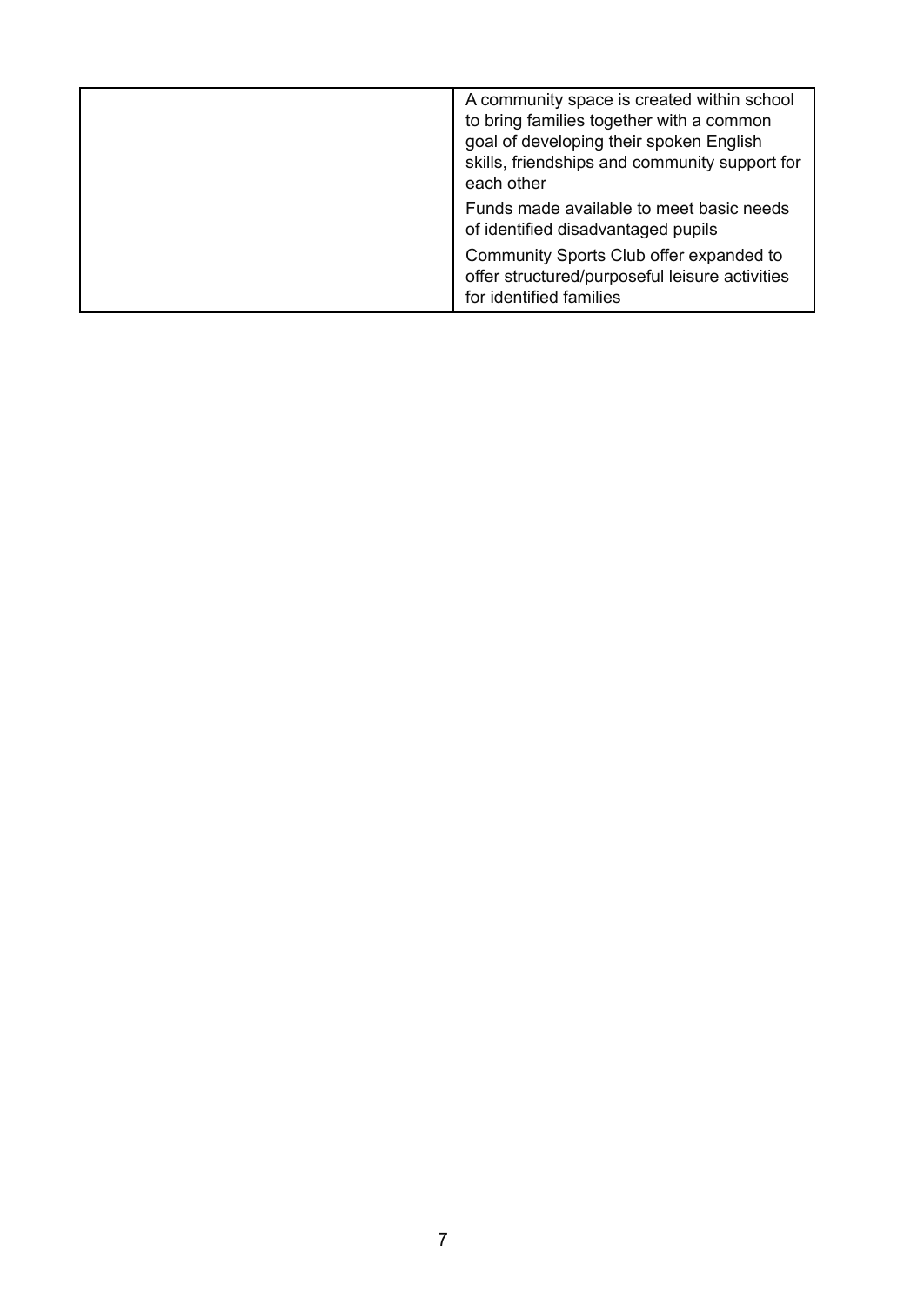#### **Activity in this academic year**

This details how we intend to spend our pupil premium (and recovery premium funding) **this academic year** to address the challenges listed above.

#### **Teaching (for example, CPD, recruitment and retention)**

Budgeted cost:This will be added shortly

| <b>Activity</b>                                    | <b>Evidence that supports this</b><br>approach                                                                                                                                                                                                                                                                                                                                                                                                  | <b>Challenge</b><br>number(s)<br>addressed |
|----------------------------------------------------|-------------------------------------------------------------------------------------------------------------------------------------------------------------------------------------------------------------------------------------------------------------------------------------------------------------------------------------------------------------------------------------------------------------------------------------------------|--------------------------------------------|
| <b>Inclusion Assistant</b><br>Head (26% of salary) | The AH for Inclusion supports the<br>Deputy Headteacher in the<br>identification, implementation and<br>evaluation of provision to overcome<br>any barriers to learning for all pupils,<br>including PP/FSM children. In<br>recording and identification of<br>need, the AH for Inclusion has the<br>responsibility for ensuring PP<br>children are not disproportionately<br>represented on the SEND register<br>and that their needs are met. | 1,2,3,4,5                                  |
|                                                    | Supporting the attainment of<br>disadvantaged pupils: articulating<br>success and good practice<br>(publishing.service.gov.uk)<br>'7. Successful schools ' Have clear,<br>responsive leadership: setting ever<br>higher aspirations and devolving<br>responsibility for raising attainment<br>to all staff, rather than accepting low<br>aspirations and variable<br>performance' (p.10)                                                        |                                            |
|                                                    | <b>EEF Implementation Guide states</b><br>that 'school leaders play a central<br>role in improving education practices<br>through high-quality implementation'<br>by 'defining both a vision for, and<br>standards of, desirable<br>implementation'                                                                                                                                                                                             |                                            |
| <b>Teaching Assistants</b><br>to deliver targeted  | Deploying TAs to work with PP<br>children provides them with further                                                                                                                                                                                                                                                                                                                                                                            | 1,2,3,4,5                                  |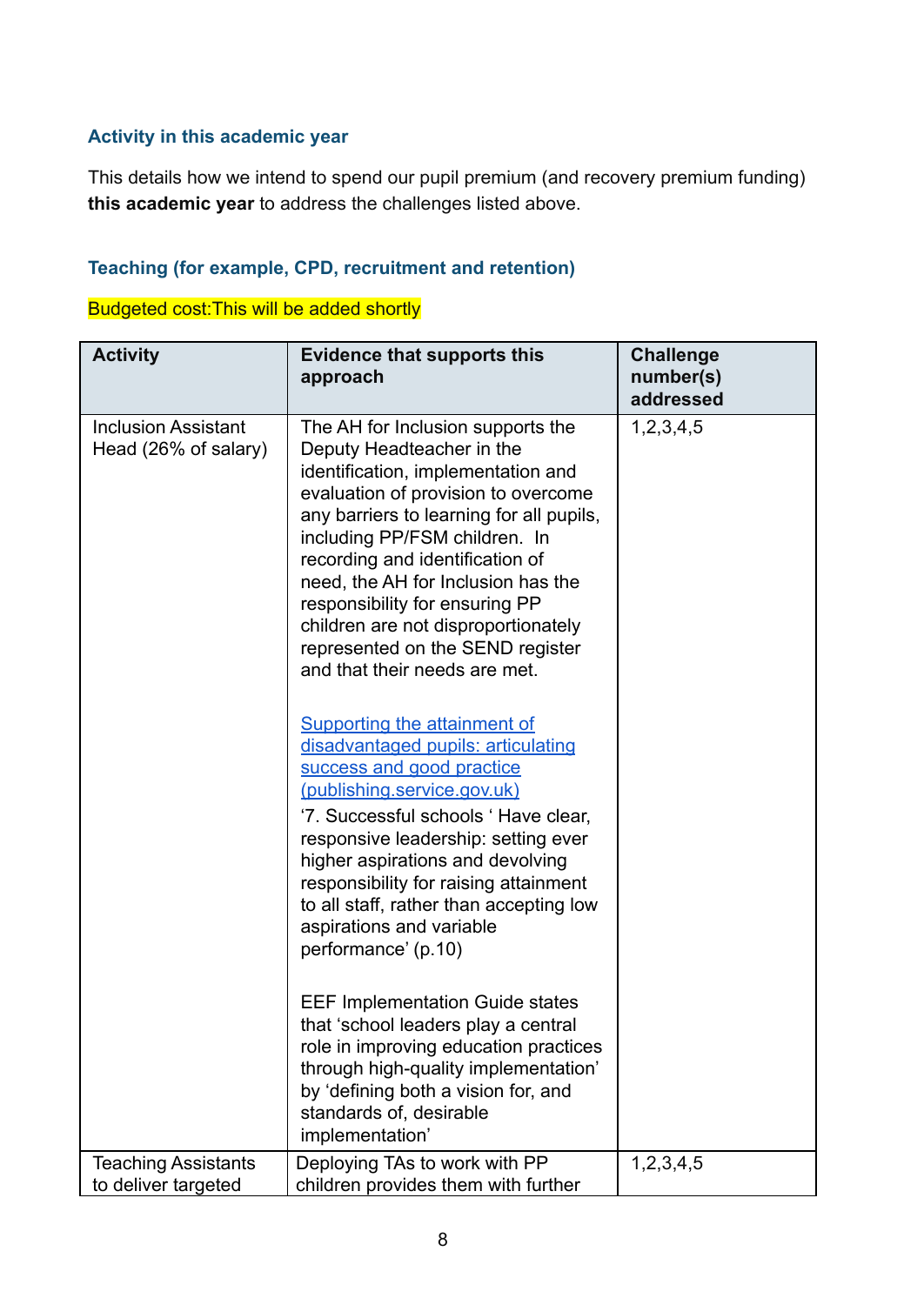| interventions (26%) of<br>salaries)    | opportunities to apply skills learnt in<br>all areas of the curriculum.                                                                                                                                                                                          |           |
|----------------------------------------|------------------------------------------------------------------------------------------------------------------------------------------------------------------------------------------------------------------------------------------------------------------|-----------|
|                                        | Activities where TAs can support<br>learning are identified. TAs receive<br>training weekly.                                                                                                                                                                     |           |
|                                        | TAs support the teacher with<br>formative assessment and<br>help identify next steps; ensuring that<br>any gaps are quickly plugged where<br>agreed strategies to support and<br>enrich are practiced.                                                           |           |
|                                        | Small group intervention for writing<br>and maths are planned by teachers,<br>delivered by teachers or TAs                                                                                                                                                       |           |
|                                        | TAs also pastorally support PP pupils'<br>and their social, moral, spiritual,<br>cultural and emotional development<br>on a day to day basis.                                                                                                                    |           |
|                                        | EEF research on TA effectiveness is<br>varied. At St Matthew's their support<br>is targeted and they receive high<br>quality training.                                                                                                                           |           |
|                                        | Teaching assistants are fully trained<br>to lead pupil interventions such as,<br>NELICatch-Up Literacy, Catch Up<br>Numeracy and SoundsWrite, IDL and<br><b>Precision Teaching</b>                                                                               |           |
|                                        | <b>Making Best Use of Teaching</b><br><b>Assistants   EEF</b><br>(educationendowmentfoundation.org<br><u>.uk)</u><br><b>EEF blog: The Impact of Teaching</b><br><b>Assistants - A Holistic Picture   EEF</b><br>(educationendowmentfoundation.org<br><u>.uk)</u> |           |
| Cover supervisors<br>(26% of salaries) | Provide high quality teaching<br>(following direction and planning from<br>a qualified teacher) for pupils when<br>class teachers are on PPA, CPD or<br>absent due to illness. Cover<br>supervisors attend all CPD training<br>plus year group meetings and are  | 1,2,3,4,5 |
|                                        | fully involved in planning.                                                                                                                                                                                                                                      |           |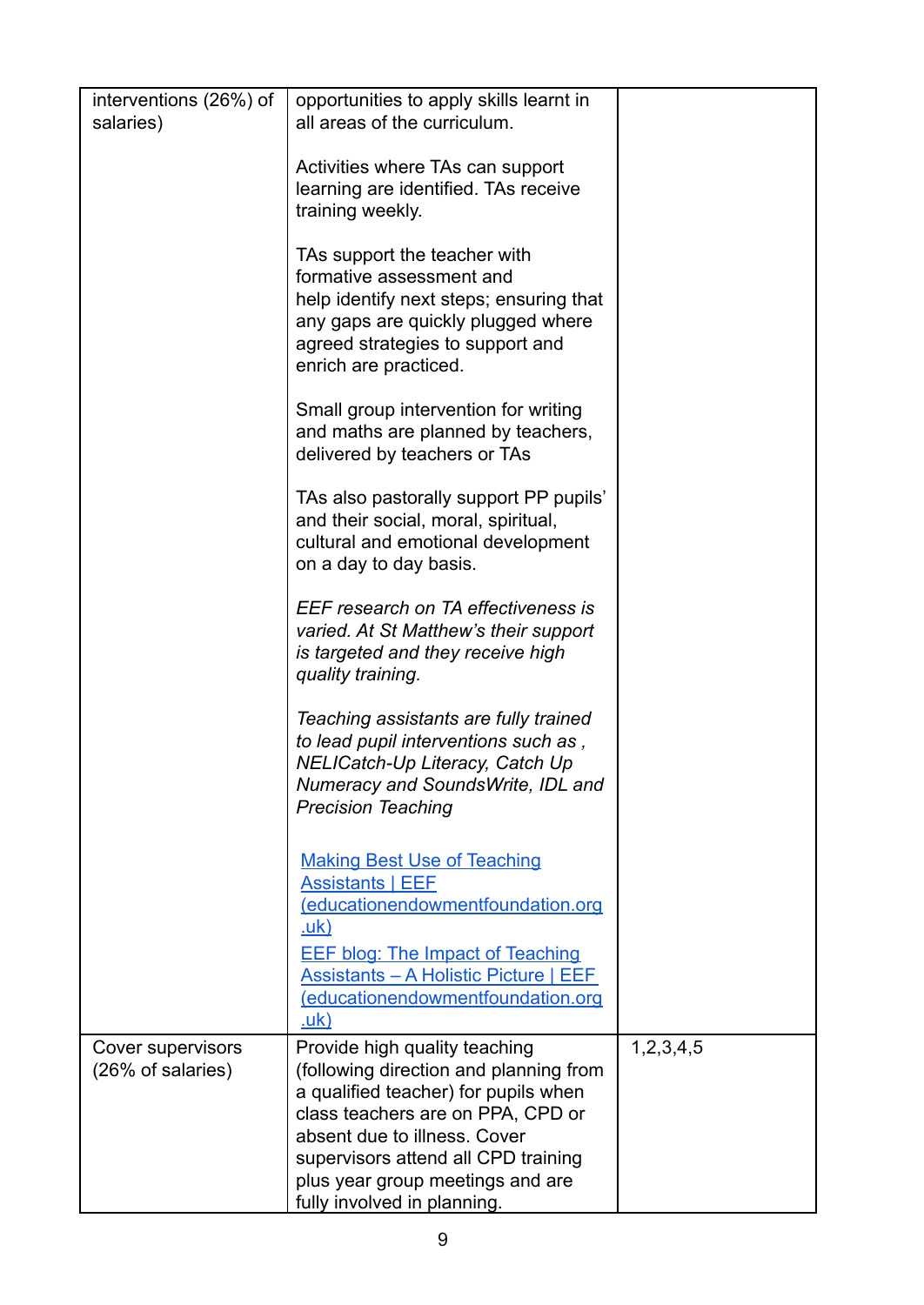|                           | No supply teachers are used.<br>Pupils are able to access learning<br>confidently, with trust and respect in<br>adults teaching them.                                                                                                                                                                                                                                 |           |
|---------------------------|-----------------------------------------------------------------------------------------------------------------------------------------------------------------------------------------------------------------------------------------------------------------------------------------------------------------------------------------------------------------------|-----------|
|                           | Research:<br>"In other words, for poor pupils the<br>difference between a good teacher<br>and a bad teacher is a whole year's<br>learning".<br>Improving the impact of teachers on<br>pupil achievement in the UK - interim<br>findings September 2011, Sutton<br><b>Trust</b><br>Supporting the attainment of<br>disadvantaged pupils                                |           |
|                           | (publishing.service.gov.uk)                                                                                                                                                                                                                                                                                                                                           |           |
| <b>Teacher and TA CPD</b> | Teachers and TAs are equipped with<br>a range of skills and knowledge of<br>potential barriers for PP pupils and<br>how best to support pupils and their<br>families. Teachers are trained to<br>ensure QFT for all pupils.                                                                                                                                           | 1,2,3,4,5 |
|                           | Research:<br>"In other words, for poor pupils the<br>difference between a good teacher<br>and a bad teacher is a whole year's<br>learning".<br>Improving the impact of teachers on<br>pupil achievement in the UK - interim<br>findings September 2011, Sutton<br><b>Trust</b><br>Supporting the attainment of<br>disadvantaged pupils<br>(publishing.service.gov.uk) |           |

**Targeted academic support (for example, tutoring, one-to-one support structured interventions)**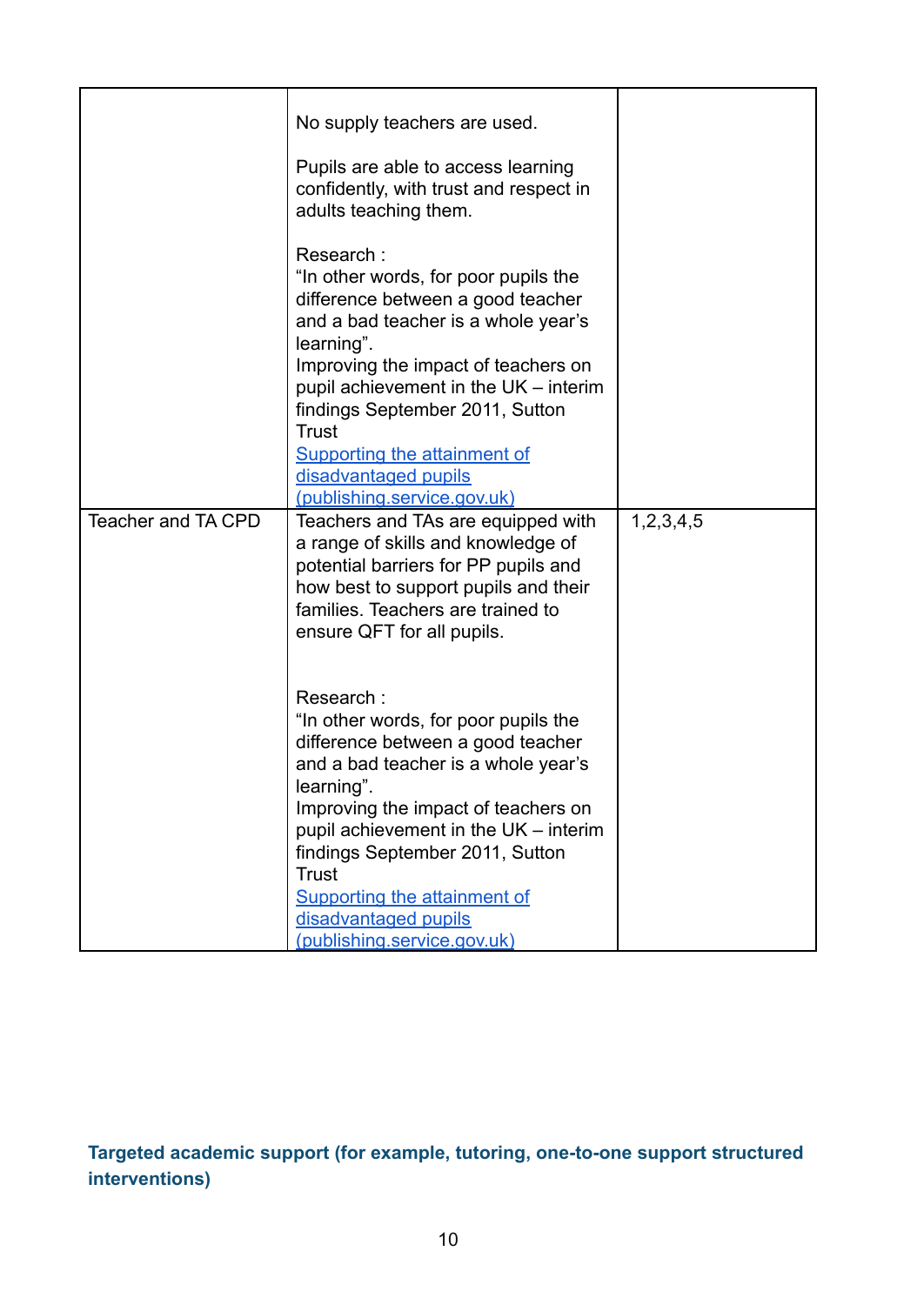#### Budgeted cost:This will be added shortly

| <b>Activity</b>                                                                                                      | <b>Evidence that supports this</b><br>approach                                                                                                                                                                                                                                                                                                                                                                                                                        | <b>Challenge</b><br>number(s)<br>addressed |
|----------------------------------------------------------------------------------------------------------------------|-----------------------------------------------------------------------------------------------------------------------------------------------------------------------------------------------------------------------------------------------------------------------------------------------------------------------------------------------------------------------------------------------------------------------------------------------------------------------|--------------------------------------------|
| <b>Additional phonics</b><br>sessions targeted at<br>disadvantaged pupils<br>who require further<br>phonics support. | Phonics approaches have a strong<br>evidence base indicating a positive<br>impact on pupils, particularly from<br>disadvantaged backgrounds.<br>Targeted phonics interventions have<br>been shown to be more effective<br>when delivered as regular sessions<br>over a period up to 12 weeks:<br><b>Phonics   Toolkit Strand   Education</b><br><b>Endowment Foundation   EEF</b>                                                                                     | $\overline{2}$                             |
| <b>Additional teachers</b><br>recruited for KS1 and<br>KS2 to deliver small<br>group tuition<br>alongside QFT        | The EEF Guide to Pupil Premium<br>DfE Guidance-School-Led Tutoring<br>High quality teachers genuinely boost<br>the capacity of a school to deliver high<br>quality interventions, boosters or benefit<br>from smaller teaching groups. The<br>capacity to interrogate assessment info<br>and plan for such strategies is<br>increased and does not add to the<br>workload of existing staff. Expertise is<br>enhanced and not spread thinly,<br>impacting on quality. | 1,2,3,4                                    |
| School-led tuition<br>strategy using<br>teachers and TAs                                                             | The EEF Guide to Pupil Premium<br>DfE Guidance-School-Led Tutoring<br>This will be done before or after school,<br>as not to impact pupils' QFT in the<br>school day.                                                                                                                                                                                                                                                                                                 | 2,3,4                                      |
| <b>Tuition Partner</b><br>programme (Learning<br>Academies) for home<br>based on-line 1:1<br>tuition                 | The EEF Guide to Pupil Premium<br>DfE Guidance-School-Led Tutoring<br>This will be done after school,<br>supported by parents, as not to impact<br>pupils' QFT in the school day nor to<br>require staff to chaperone in-school<br>online sessions, taking them away from<br>other duties.                                                                                                                                                                            | 2,3,4                                      |

#### **Wider strategies (for example, related to attendance, behaviour, wellbeing)**

### Budgeted cost:This will be added shortly

| <b>Activity</b> | Evidence that supports this<br>approach | <b>Challenge</b><br>number(s) |
|-----------------|-----------------------------------------|-------------------------------|
|                 |                                         | addressed                     |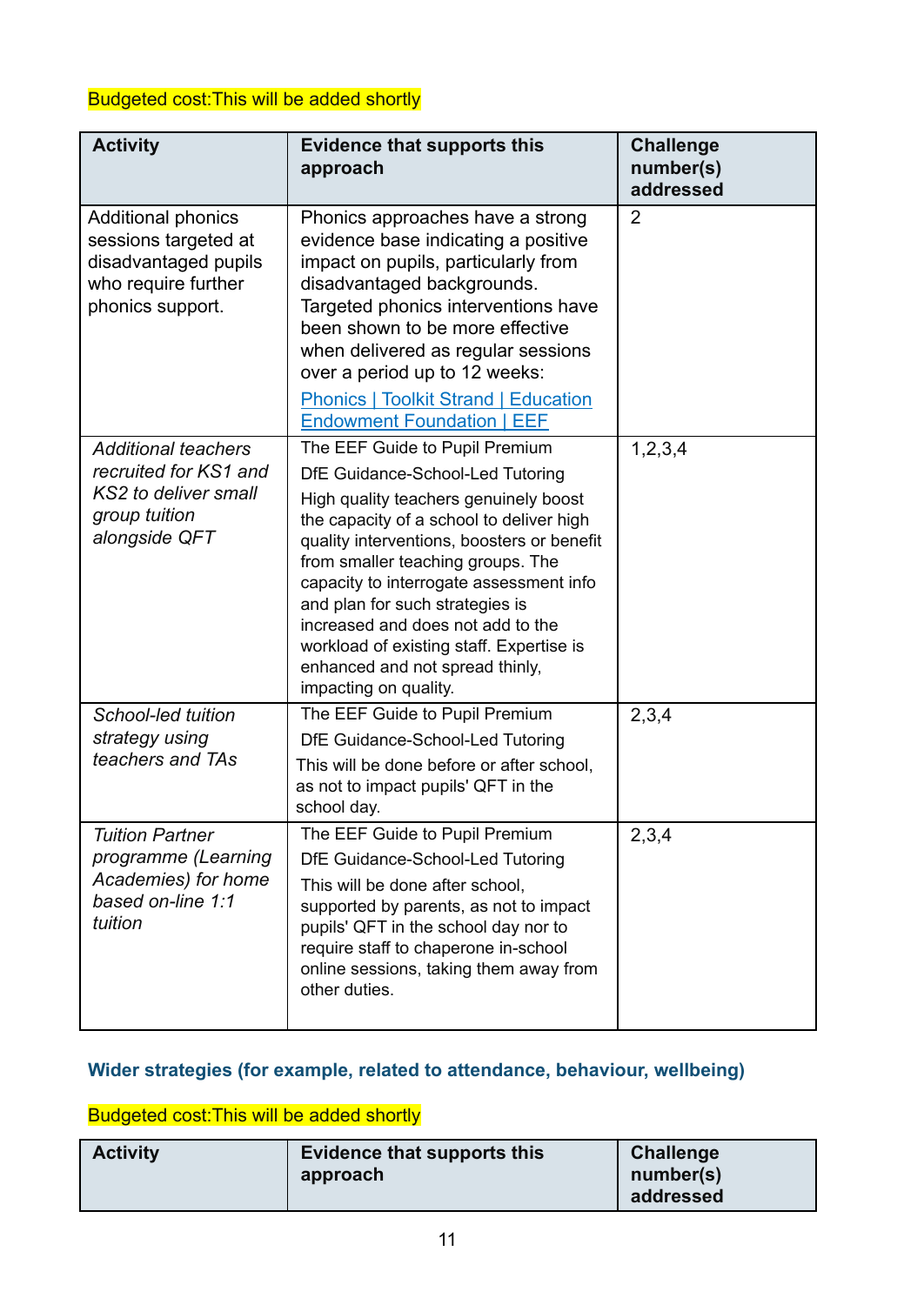| <b>Additional school</b>    | The EEF Guide to Pupil Premium                                                    | 8,9       |
|-----------------------------|-----------------------------------------------------------------------------------|-----------|
| meals and support for       | We do this to ensure children are in                                              |           |
| families in crisis          | school and able to learn physically. It is                                        |           |
| (non-PP/FSM families        | also a safeguarding measure to ensure                                             |           |
| with no access to           | professionals have sight of vulnerable                                            |           |
| funds)                      | children/families                                                                 |           |
| <b>Safeguarding Officer</b> | The EEF Guide to Pupil Premium                                                    | 8,9       |
| $(26\% \text{ of salary})$  | Our Safeguarding Officer is an integral                                           |           |
|                             | part of our disadvantaged (and all) pupil                                         |           |
|                             | care. In partnership with the Family                                              |           |
|                             | Worker, Inclusion Team, Co-Heads,                                                 |           |
|                             | EWO and in-school Attendance Officer                                              |           |
|                             | she works with professional curiosity to                                          |           |
|                             | ensure pupil needs are identified and                                             |           |
|                             | addressed, liaising with and challenging<br>external agencies and holding them to |           |
|                             | account as required.                                                              |           |
| Family Worker (26%          | The EEF Guide to Pupil Premium                                                    | 5,6,7,8,9 |
| of salary)                  | Our Family Worker is an integral link                                             |           |
|                             | in the chain of support that St                                                   |           |
|                             | Matthew's provides for our families.                                              |           |
|                             | By ensuring there is assistance for                                               |           |
|                             | the issues that may face the families                                             |           |
|                             | of our children, and by keeping them                                              |           |
|                             | supported with intervention from our                                              |           |
|                             | Family Worker, we are able to                                                     |           |
|                             | provide another layer of provision for                                            |           |
|                             | our children. A wide spectrum of                                                  |           |
|                             | support is offered from housing to                                                |           |
|                             | benefits, from relationships to                                                   |           |
|                             | parenting, from general well-being to<br>domestic violence and a whole host       |           |
|                             | of other issues, and increasingly                                                 |           |
|                             | including asylum seeking/granted and                                              |           |
|                             | refugee families.                                                                 |           |
|                             |                                                                                   |           |
|                             | The Family Centre aims to offer a                                                 |           |
|                             | range of courses, one to one support,                                             |           |
|                             | group support, family facing events                                               |           |
|                             | and professional/pastoral signposting                                             |           |
|                             | to other organisations who could help.                                            |           |
|                             |                                                                                   |           |
|                             | <b>Parental engagement   EEF</b><br>(educationendowmentfoundation.org.            |           |
|                             | uk)                                                                               |           |
| Language Team               | The EEF Guide to Pupil Premium                                                    | 5,6,7,9   |
|                             |                                                                                   |           |
|                             | The Language Team works<br>predominantly with pupils who arrive                   |           |
|                             | at our school with no or little English.                                          |           |
|                             |                                                                                   |           |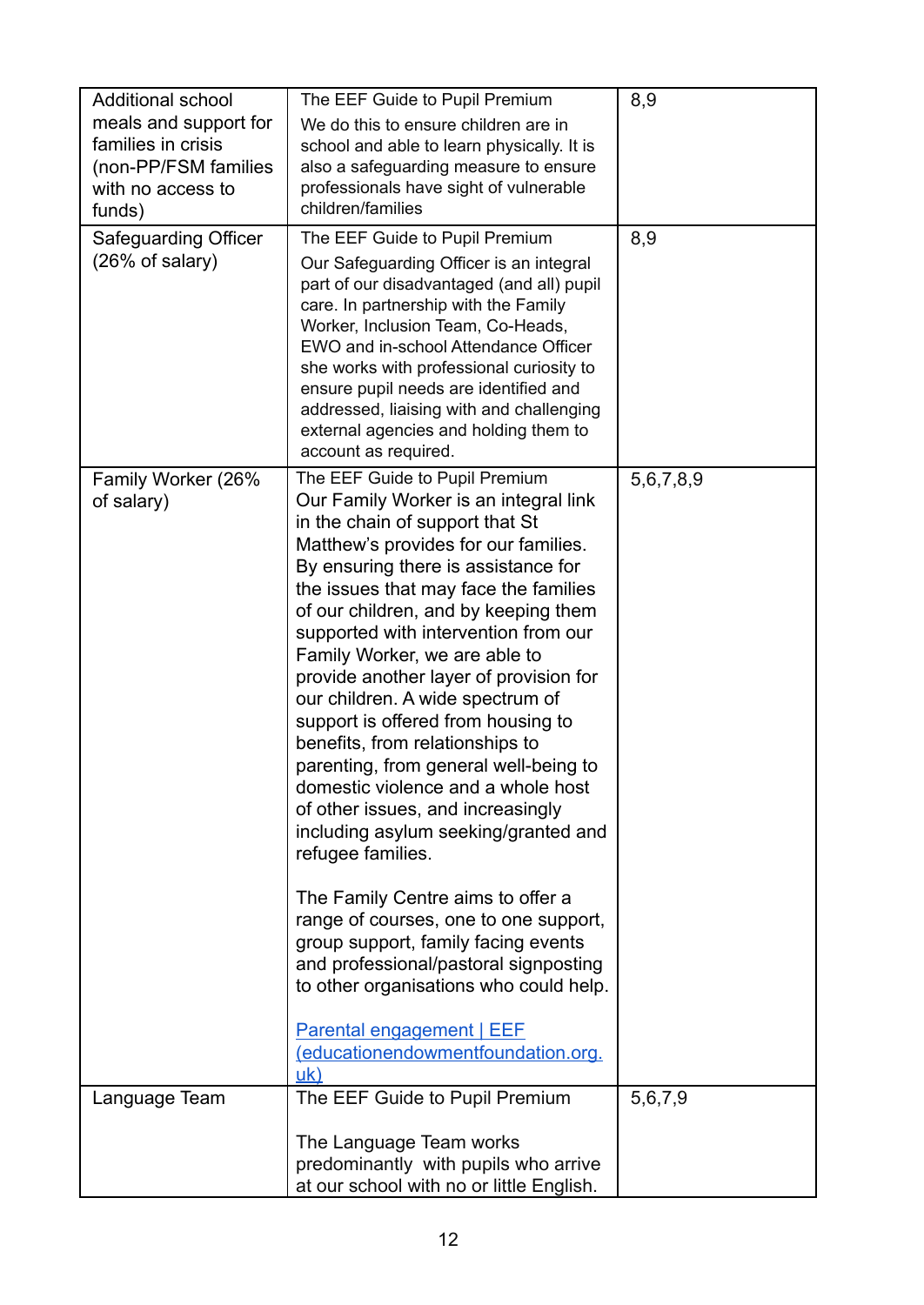|                                                                        | This has always been a dominant<br>feature of our pupil population but has<br>escalated this year significantly.<br>It is our ambition this year to support<br>parents in learning English so they<br>are better able to support their<br>children's learning in English.                                                                                                                                                                                                                                           |       |
|------------------------------------------------------------------------|---------------------------------------------------------------------------------------------------------------------------------------------------------------------------------------------------------------------------------------------------------------------------------------------------------------------------------------------------------------------------------------------------------------------------------------------------------------------------------------------------------------------|-------|
| <b>Attendance Officer</b><br>$(26\% \text{ of salary})$                | The EEF Guide to Pupil Premium<br>Embedding principles of good<br>practice set out in the DfE's Improving                                                                                                                                                                                                                                                                                                                                                                                                           | 8     |
| Plus EWO service<br>$(100\%)$                                          | School Attendance guidance.<br>(Improving school attendance:<br>support for schools and local<br>authorities - GOV.UK (www.gov.uk)                                                                                                                                                                                                                                                                                                                                                                                  |       |
|                                                                        | This will involve training and release<br>time for staff to develop and<br>implement new procedures to<br>improve attendance of individual and<br>groups of pupils                                                                                                                                                                                                                                                                                                                                                  |       |
|                                                                        | (See school's Attendance Policy)                                                                                                                                                                                                                                                                                                                                                                                                                                                                                    |       |
| PE Team Community<br>focus                                             | The PE team set up and arrange a<br>wide range of sports sessions and<br>community activities, to develop<br>community cohesion across the<br>school and wider community                                                                                                                                                                                                                                                                                                                                            | 5,7,9 |
| Heavily subsidised<br>trips, residentials and<br>enrichment activities | The EEF Guide to Pupil Premium<br>We are aware through discussions<br>with children and parents that our<br>disadvantaged children do not<br>always experience the same<br>activities as their peers outside of<br>school. By heavily subsidising our<br>school trips and residentials we are<br>supporting all children to be part of<br>and benefit from these experiences.<br>All trips are planned to enhance the<br>curriculum and offer experiential<br>learning to support the work<br>undertaken in school. | 7,9   |
| Free fruit for KS2<br>pupils                                           | The EEF Guide to Pupil Premium                                                                                                                                                                                                                                                                                                                                                                                                                                                                                      | 9     |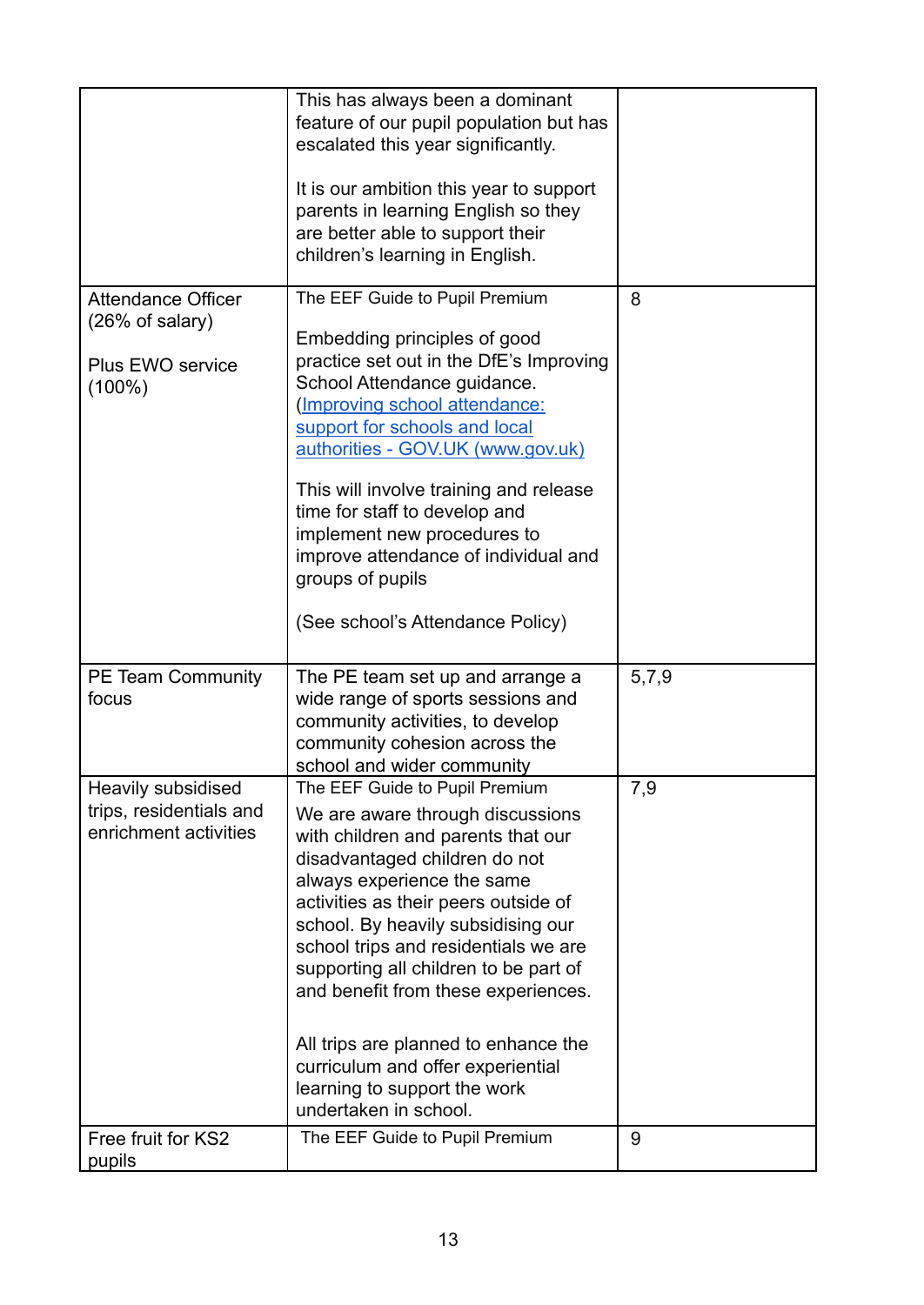|                                                                                                                                           | We do this to ensure children are able<br>to learn physically and that a basic need<br>is met (for all children)                                                                                                                                                                                                                                                                                                                                                                                                                                                                                                                                                                                                                                                   |   |
|-------------------------------------------------------------------------------------------------------------------------------------------|--------------------------------------------------------------------------------------------------------------------------------------------------------------------------------------------------------------------------------------------------------------------------------------------------------------------------------------------------------------------------------------------------------------------------------------------------------------------------------------------------------------------------------------------------------------------------------------------------------------------------------------------------------------------------------------------------------------------------------------------------------------------|---|
| <b>Free School Meal</b><br>vouchers provided for<br>families in need<br>(December 2021 - 20<br>children receiving<br>additional vouchers) | The EEF Guide to Pupil Premium<br>We do this to ensure children are fed in<br>school holidays and families are not put<br>under additional financial stress where<br>many are living already under<br>considerable strain. It is also a<br>safeguarding measure to ensure a<br>potential trigger for parental stress and<br>contextual safeguarding issues are<br>lessened, even just a little.                                                                                                                                                                                                                                                                                                                                                                    | 9 |
| School meals provided<br>for children from<br>families in need<br>(December 2021 - 20<br>children)                                        | The EEF Guide to Pupil Premium<br>We do this to ensure children are in<br>school and able to learn physically. It is<br>also a safeguarding measure to ensure<br>professionals have sight of vulnerable<br>children/families<br>We also do this to ensure children are<br>able to learn physically because a basic<br>need is met in school. Many families live<br>under chronic financial stress and many<br>are already living under considerable<br>strain, not having to provide a packed<br>lunch or for example having to choose<br>heating a home over food or visa versa<br>may help.<br>It is also a safeguarding measure to<br>ensure a potential trigger for parental<br>stress and contextual safeguarding<br>issues are lessened, even just a little. | 9 |

**Total budgeted cost: This will be added shortly**